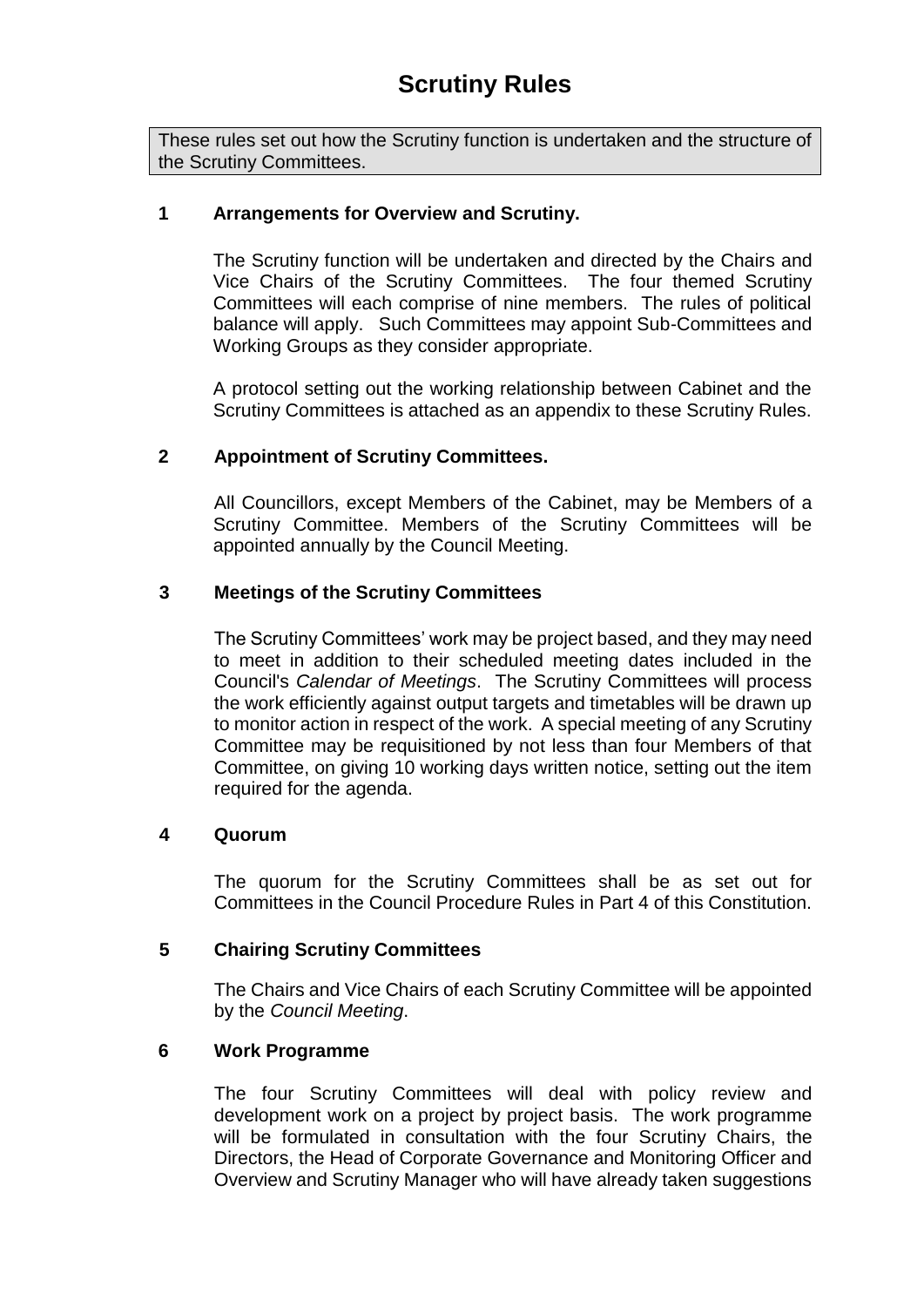on the programme from the Strategic Alliance Management Team. The Committee work programmes will be referred to Cabinet for noting.

Elements of the work programme will be undertaken by the appropriate Scrutiny Committee. The relevant Portfolio Member will be informed of the work carried out.

This section needs to be read in conjunction with Article 7 in Part 2 of the Constitution which refers to the role of the Audit and Corporate Governance Scrutiny Committee in more detail.

# **7 Agenda Items**

Any Member of a Scrutiny Committee shall be entitled to give notice to the Overview and Scrutiny Manager that he/she wishes an item relevant to the functions of the Committee to be included on the agenda for the next available meeting of the Committee. On receipt of such a request, the Overview and Scrutiny Manager will ensure that it is included on the next available agenda.

The Scrutiny Committees shall also respond, as soon as their work programme permits, to requests to review particular areas of Council activity as mentioned in paragraph 6 above. Where they do so, the Scrutiny Committee shall report their findings and any recommendations back to the Cabinet and/or the Council. The Council and/or the Cabinet shall consider the report of the Scrutiny Committee at their next available meeting.

# **8 Policy Review and Development**

- (a) The role of the Scrutiny Committees in relation to the development of the Council's budget and policy framework is set out in detail in the Budget and Policy Framework Procedure Rules.
- (b) In relation to the development of the Council's approach to other matters not forming part of its Budget and Policy Framework, the Scrutiny Committees may make proposals to the Cabinet for developments in so far as they relate to matters within their terms of reference.
- (c) Scrutiny Committees may hold enquiries and investigate the available options for future direction in policy development and may appoint advisers and assessors to assist them in this process. They may go on site visits, conduct public surveys, hold public meetings, commission research and do all other things that they reasonably consider necessary to inform their deliberations. They may ask witnesses to attend to address them on any matter under consideration and may pay to any advisers, assessors and witnesses a reasonable fee and expenses for doing so.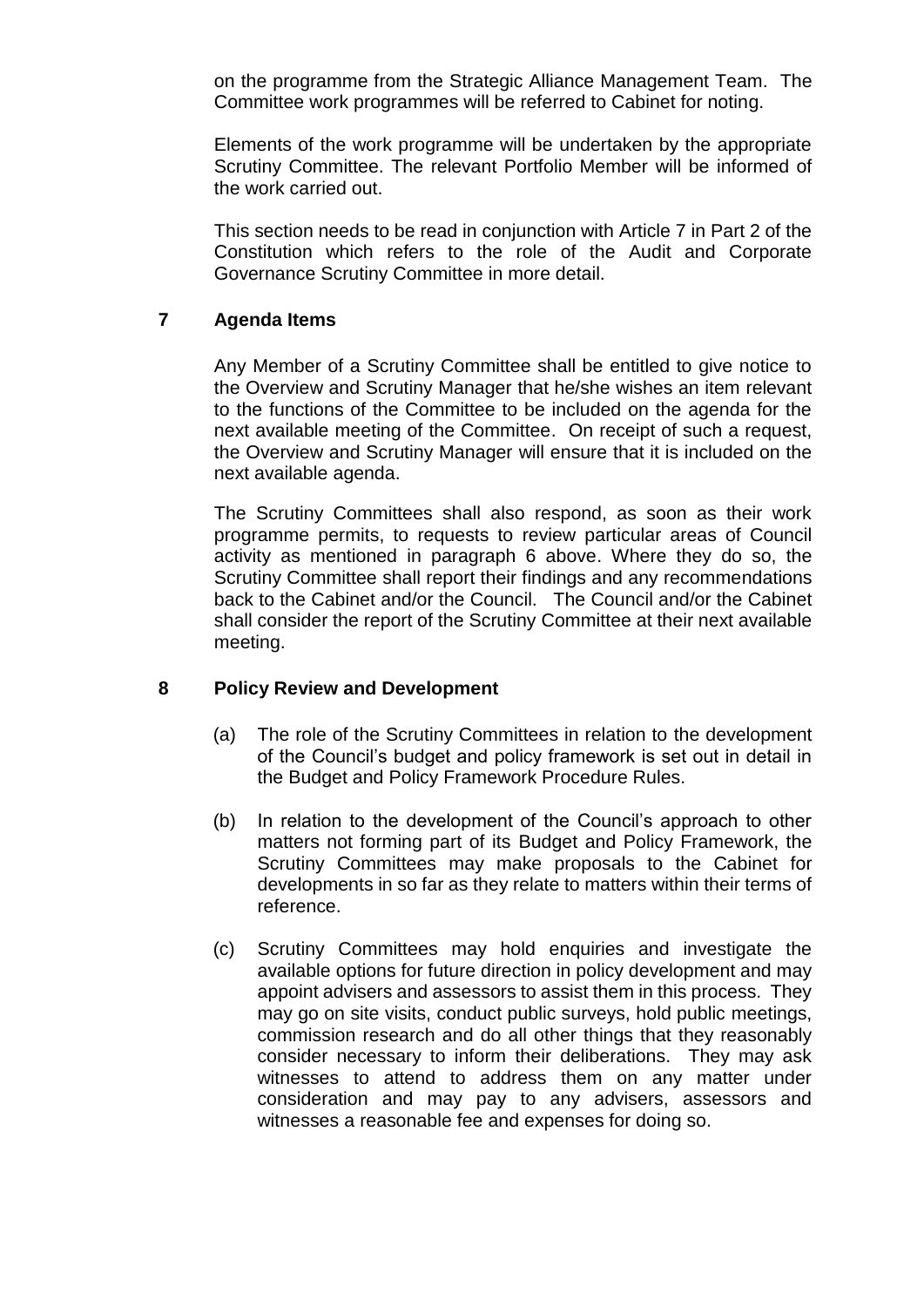# **9 Reports from Scrutiny Committees**

- (a) Once it has formed recommendations on proposals for development, the Scrutiny Committee will prepare a formal report and submit it to the Monitoring Officer for consideration by the Cabinet (if the proposals are consistent with the existing budgetary and policy framework), or to the Council as appropriate (eg if the recommendation(s) would require a departure from or a change to the agreed budget and policy framework).
- (b) The Council or Cabinet shall consider the report of a Scrutiny Committee at their first available meeting after it being submitted to the Monitoring Officer.

# **10 Rights of Scrutiny Committee Members to Documents**

- (a) In addition to their rights as Councillors, Members of Scrutiny Committees have the additional right to documents, and to notice of meetings as set out in the Access to Information Procedure Rules in Part 4 of this Constitution. Members will also be informed of the Council's Key Decisions.
- (b) Nothing in this paragraph prevents more detailed liaison between the Cabinet and Scrutiny Committees as appropriate depending on the particular matter under consideration.

# **11 Members and Officers Giving Account**

- (a) In carrying out their work, Scrutiny Committees may require the attendance at particular meetings of any Member with executive responsibilities and/or any Senior Officer to explain in relation to matters within their remit:
	- (i) any particular decision or series of decisions;
	- (ii) the extent to which the actions taken implement Council policy; and/or
	- (iii) service performance.

and it is the duty of those persons to attend if so required.

(b) Where any Member or Senior Officer is required to attend a Scrutiny Committee under this provision, the Chairman of that Committee will inform the Overview and Scrutiny Manager, stating the nature of the item on which he/she is required to attend to give account and whether any papers are required to be produced for the Committee. Where the account to be given to the Committee will require the production of a report, then the Member or Officer concerned will be given sufficient notice to allow for preparation of that documentation.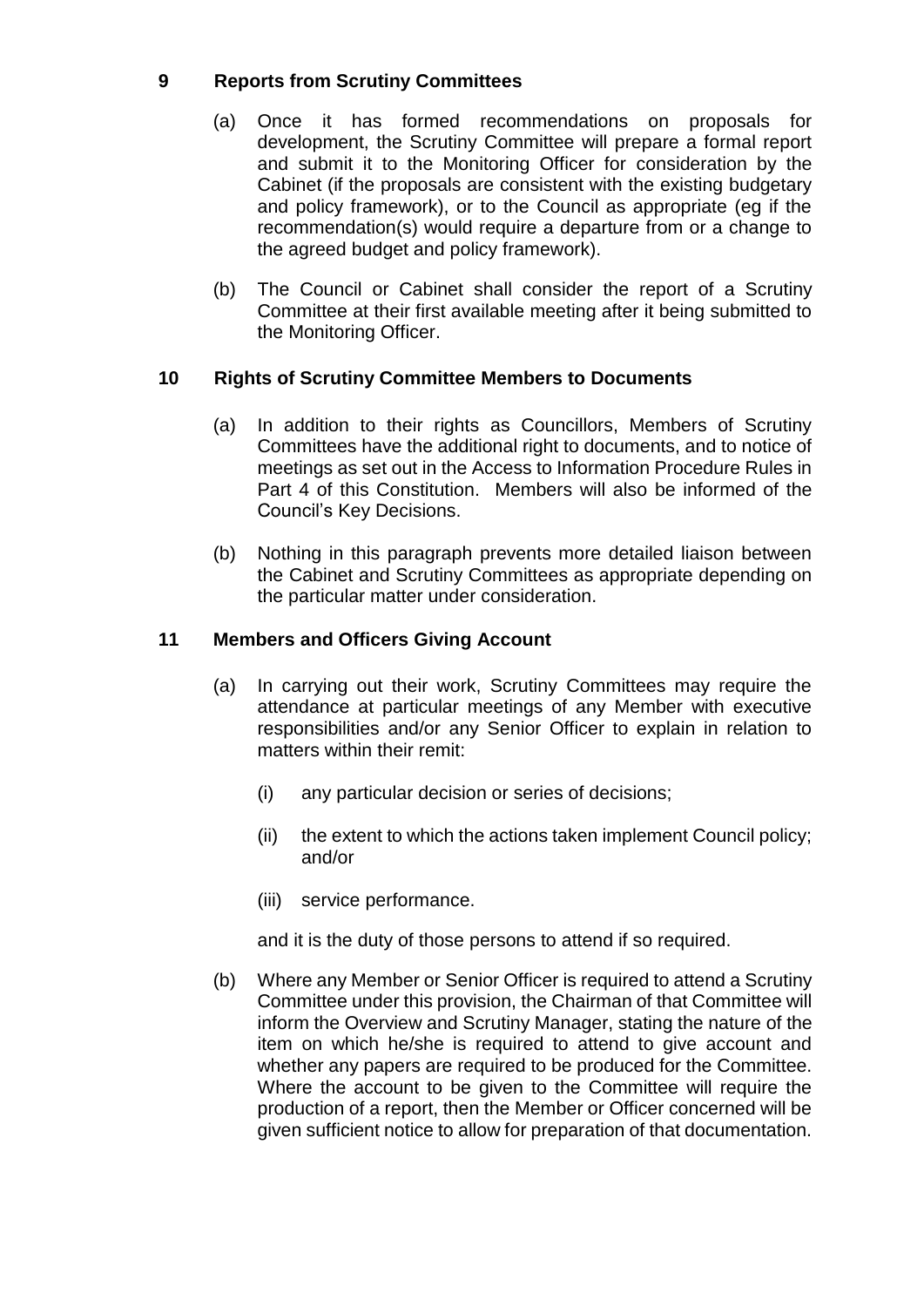- (c) Where, in exceptional circumstances, the Member or Officer is unable to attend on the required date, then the Scrutiny Committee shall in consultation with the Member or Officer arrange an alternative date for attendance.
- (d) Junior officers may be invited to attend to give evidence at a Scrutiny Committee but should not be required to attend.

# **12 Attendance by Others**

A Scrutiny Committee may invite people other than those people referred to in paragraph 11 above to address it, discuss issues of local concern and/or answer questions. It may for example wish to hear from residents, stakeholders and Members and Officers in other parts of the public sector and shall invite such people to attend.

# **13 Call-In of Key Decisions**

- (a) 'Call-in' should not be confused with the scrutiny of anticipated decisions before they are made (i.e. matters on which Scrutiny Committees can formulate proposals and recommendations.) 'Callin' refers to the calling in of a decision after it is made but before it is implemented.
- (b) Call-in should only be used in exceptional circumstances and only applies to Key Decisions. These are where Members have evidence which suggests that issues have not been handled in accordance with the decision-making principles set out in Article 11.1 of this Constitution; where a key decision has been taken which was neither published in accordance with the requirements for the list of Key Decisions, not subject to the 'general exception' or 'special urgency procedures' set out in this Constitution or where a decision is outside the policy or budgetary framework.
- (c) When a Key Decision is made by the Cabinet the decision shall be published electronically and shall be available at the main offices of the Council within 2 working days of being made. Copies of the notice of decision will be provided to all Members within the same timescale.
- (d) All Key Decisions will come in to effect 5 working days after the publication of the decision, unless a Chairman or Vice-Chairman of a Scrutiny Committee together with 3 other Members of Scrutiny objects to it and calls it in using the appropriate form and submitting it prior to the close of the Call-In period.
- (e) The Call-in request must be on a completed Call-In Request Form (attached to the Scrutiny Rules) and include the names and signatures of the four signatories, the decision to be called in, and the decision making principles it is believed have been breached and the reasons for this.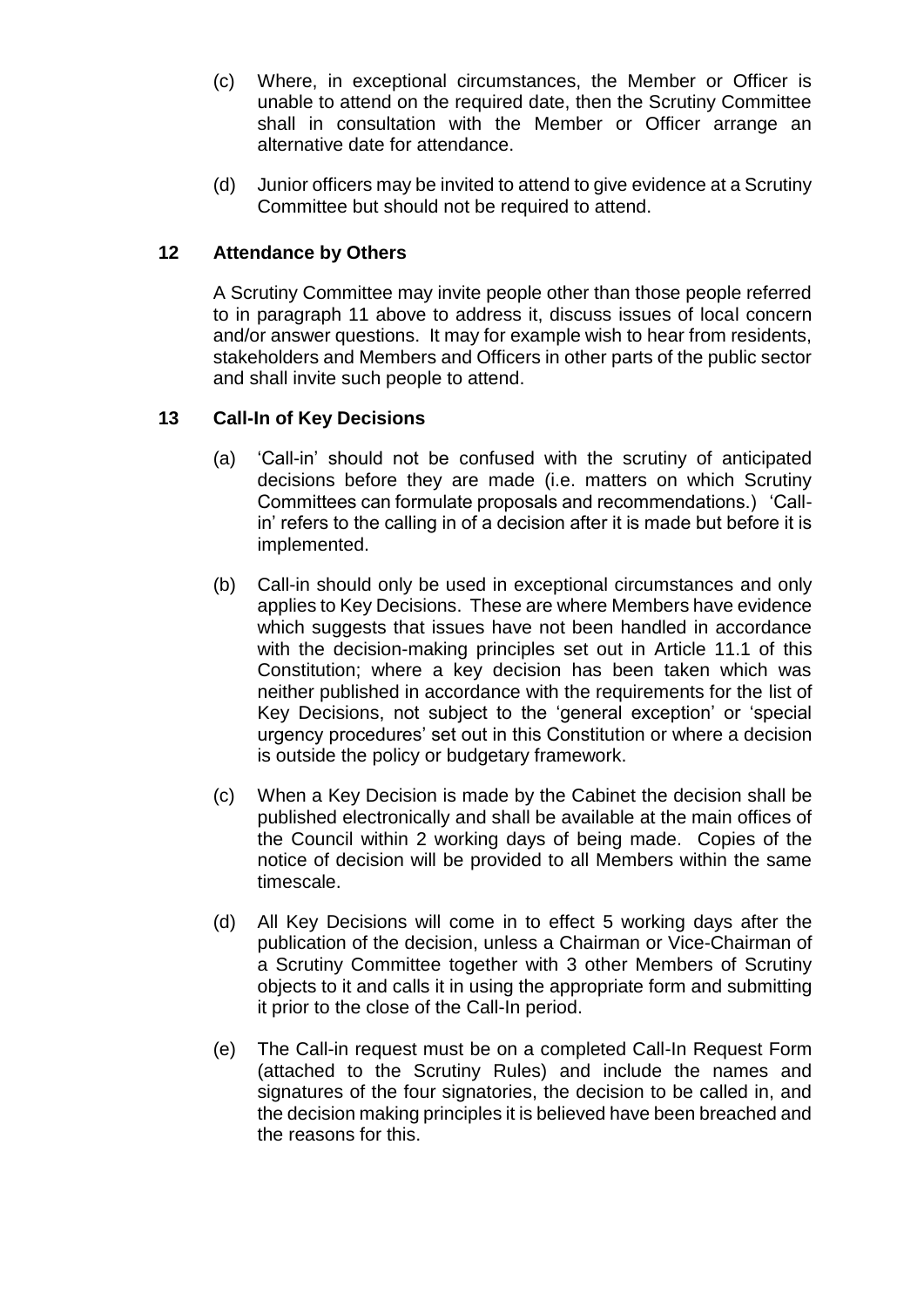- (f) On receiving a call-in request, and on the Monitoring Officer being satisfied that the reasons for the call-in satisfy the requirements of this Constitution as set out at paragraph 13(b) above, the Monitoring Officer shall notify the decision-taker of the call-in.
- (g) The Monitoring Officer may reject it if:
	- It relates to a non-executive decision or is a decision where a statutory appeal is available;
	- Insufficient information has been provided;
	- It is vexatious, malicious or politically motivated;
	- It contains insufficient evidence as to how the decisionmaking principles have been breached;
	- The decision has previously been called in; or
	- The reasons have been addressed in a previous call-in.

Reasons for refusal shall be given in writing.

- (h) The Monitoring Officer shall call a meeting of the relevant Scrutiny Committee on such date as he/she may determine, where possible after consultation with the Chairman of the Committee and in any case within 10 days of the decision to call-in. If the Monitoring Officer is felt to have a conflict of interest when assessing the reasons for call in, then the Deputy Monitoring Officer may act in his/her place.
- (i) Those Members who have called in a decision will be invited to attend the meeting of Scrutiny to which the call-in will be presented. They may answer questions from the Committee, but will not be entitled to vote unless they are a Member of the Committee considering the matter. The relevant Cabinet Member/ decision making officer will also be entitled to attend the meeting to address the committee and answer questions.
- (j) If, having considered the decision, the Scrutiny Committee is still concerned about it, then it may refer it back to the decision making person or body for reconsideration, setting out in writing the nature of its concerns or (if the decision appears to be outside the Policy Framework) refer the matter to the Council Meeting. If referred to the decision maker that person or body shall then consider amending the decision or not, before adopting a final decision.
- (k) If following an objection to the decision, the Scrutiny Committee does not meet within 10 days of the decision to call-in or does meet but does not refer the matter back to the decision making person or body, the decision shall take effect on the date of the Scrutiny Committee meeting, or the expiry of that 10 day period whichever is the earlier.
- (l) If the matter was referred to the Council Meeting and the Council does not object to a decision which has been made, then no further action is necessary and the decision will be effective. However, if the Council Meeting does object, it has no right to make decisions in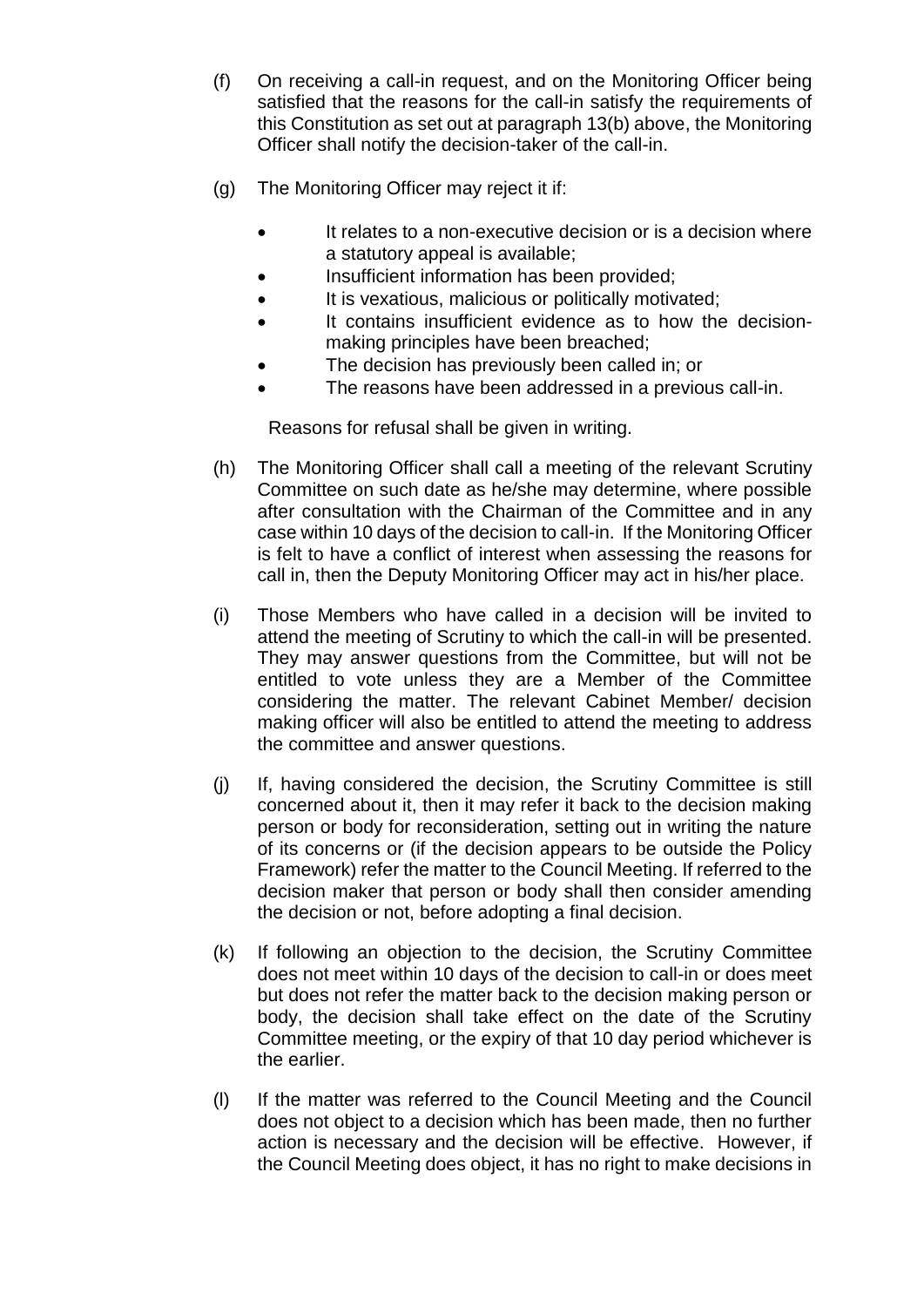respect of a Cabinet decision unless it is contrary to the policy framework, or contrary to or not wholly consistent with the budget. Unless that is the case, the Council Meeting will refer any decision to which it objects back to the decision-making person or body, together with the Council Meeting's views on the decision. That decision making body or person shall choose whether to amend the decision or not before reaching a final decision and implementing it.

- (m) If the Council Meeting does not meet, or if it does but does not refer the decision back to the decision making body or person, the decision will become effective on the date of the Council meeting or expiry of the period in which the Council meeting should have been held, whichever is the earlier.
- (n) The call-in procedure set out above shall not apply where the decision being taken by the Cabinet is urgent. A decision will be urgent if any delay likely to be caused by the call-in process would seriously prejudice the Council's or the publics interests. The record of the decision, and notice by which it is made public shall state whether in the opinion of the decision making person or body, the decision is an urgent one, and therefore not subject to call-in. The Chairman of the relevant Scrutiny Committee must agree both that the decision proposed is reasonable in all the circumstances and to it being treated as a matter of urgency. In the absence of the Chairman of the relevant Scrutiny Committee the Chairman or Vice-Chairman of the Council's consent shall be required. Decisions taken as a matter of urgency must be reported to the next available meeting of the Council, together with the reasons for urgency.
- (o) The operation of the provisions relating to call-in and urgency shall be monitored annually, and a report submitted to Council with proposals for review if necessary.

# **14 Procedure at Scrutiny Committee Meetings**

- (a) Scrutiny Committees and Sub-Committees shall consider the following business:-
	- (i) minutes of the last meeting;
	- (ii) consideration of any matter referred to the Committee for a decision in relation to call-in of a decision;
	- (iii) responses of the Cabinet to reports of the Scrutiny Committees; and
	- (iv) the business otherwise set out on the agenda for the meeting.
- (b) Where the Scrutiny Committee conducts investigations (e.g. with a view to policy development), the Committee may also ask people to attend to give evidence at Committee meetings which are to be conducted in accordance with the following principles: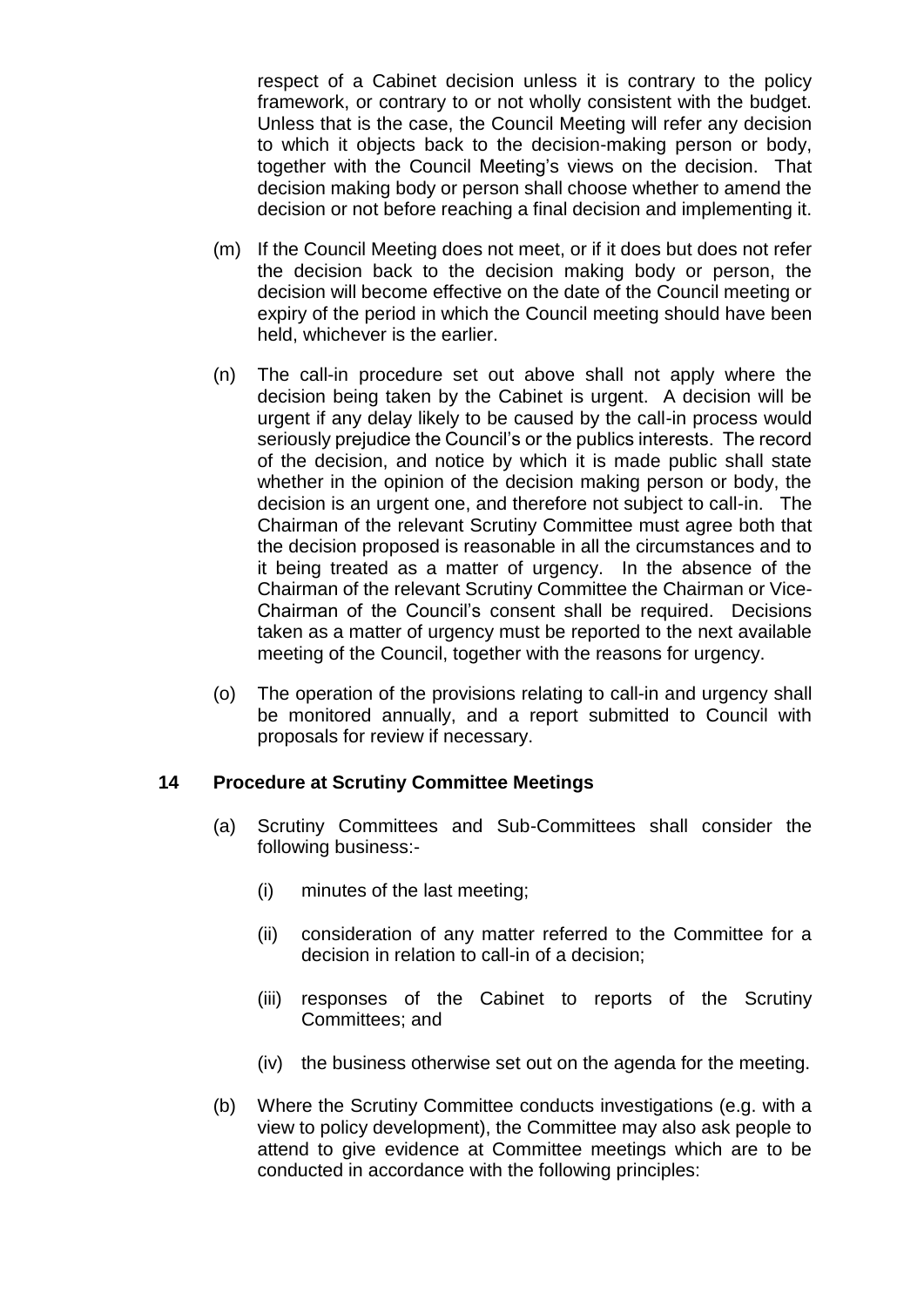- (i) that the investigation be conducted fairly and all Members of the Committee be given the opportunity to ask questions of attendees, and to contribute and speak;
- (ii) that those assisting the Committee by giving evidence be treated with respect and courtesy; and
- (iii) that the investigation be conducted so as to maximise the efficiency of the investigation or analysis.
- (c) Following any investigation or review, the Committee/Sub-Committee shall prepare a report, for submission to the Cabinet and/or Council as appropriate and shall make its report and findings public.

#### **15 Matters within the Remit of more than one Scrutiny Committee**

Where a Scrutiny Committee conducts a review or scrutinises a matter which also falls (whether in whole or in part) within the remit of another Scrutiny Committee, then the Committee conducting the review shall invite the Chairman of the other Committee (or his/her nominee) to attend its meetings when the matter is being reviewed.

Two or more scrutiny committees may, from time to time, establish working groups comprising members from their committees to look into issues of mutual concern.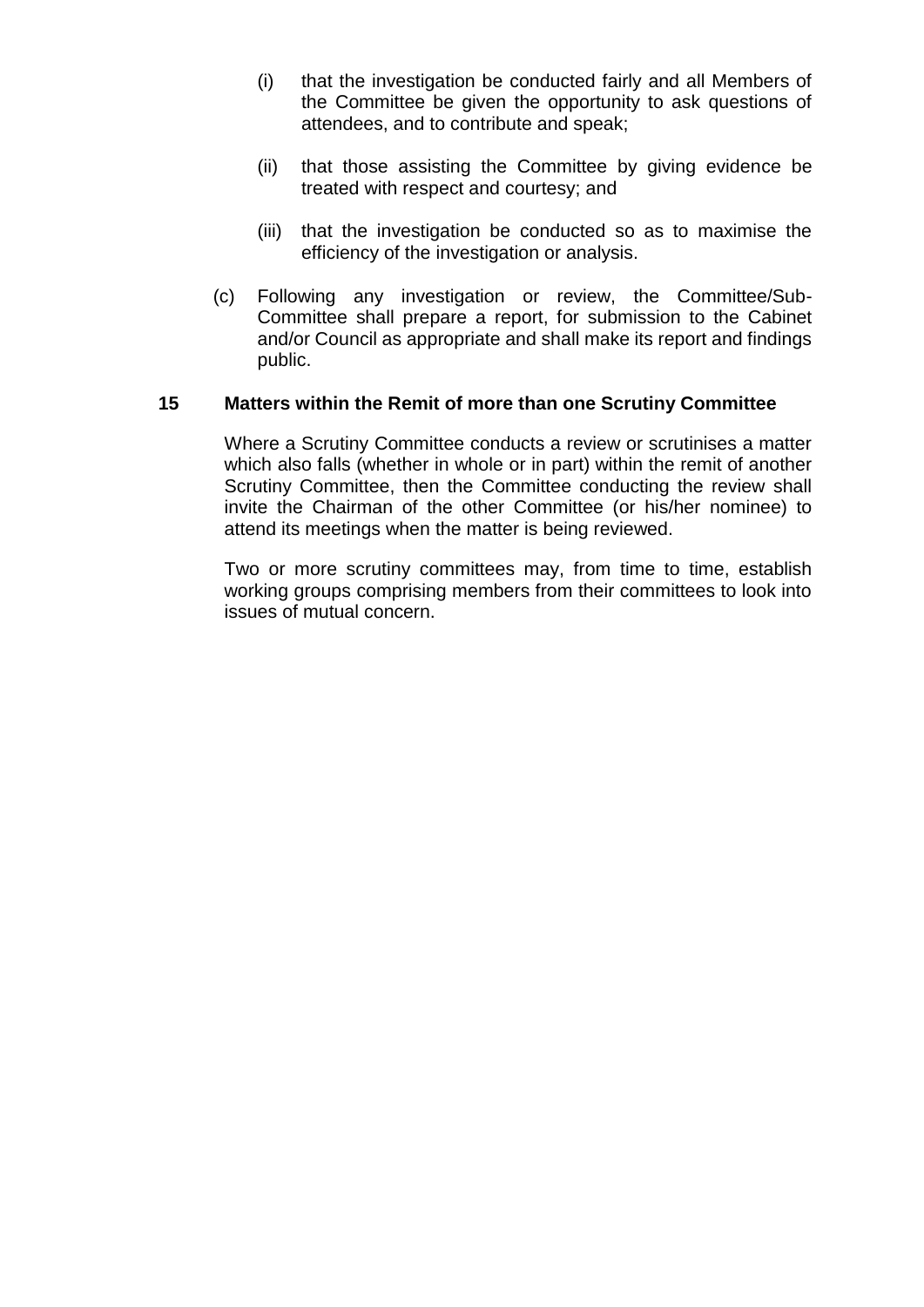# **Appendix A to Scrutiny Rules**

## **North East Derbyshire District Council Cabinet/Scrutiny Protocol**

This protocol sets out an agreed way of working in respect of:-

- Cabinet Portfolio Holder attendance at Scrutiny meetings;
- The submission of Scrutiny reports to the Cabinet (and full Council);
- Responding to Scrutiny recommendations;
- Scrutiny attendance at Cabinet meetings;
- Referral of items by Cabinet to Scrutiny.

#### **Cabinet Portfolio Holder attendance at Scrutiny meetings**

- (1) Members of the Council and Cabinet may attend meetings of a Scrutiny Committee to observe proceedings.
- (2) Cabinet Members may speak at Scrutiny Committee meetings at the invitation of the Chairman.
- (3) Cabinet Members are only required to attend Scrutiny Committee meetings when invited to give evidence, provide views and answer questions.
- (4) Cabinet Members will be informed at an early stage about Scrutiny reviews and agenda items that are wholly or partly within the remit of their Portfolio.
- (5) When attendance is required at least 10 days (where possible) written notice (includes email) will be given and the purpose of the attendance explained.

# **The submission of Scrutiny reports and recommendations to the Cabinet (and full Council).**

- (1) The relevant Cabinet Portfolio Holder and lead officer will be informed of the scope and timing of the Scrutiny review at an early stage.
- (2) Prior to finalising their reports, Scrutiny Committees will discuss their emerging recommendations with the Portfolio Holder and lead officer.
- (3) The relevant Portfolio Holder and lead officer will be invited to attend the Scrutiny meeting that considers the review report.
- (4) Scrutiny review reports will be considered by SAMT before their submission to Cabinet, in order to provide a view on the feasibility of recommendations, including information on the costs, risks and benefits.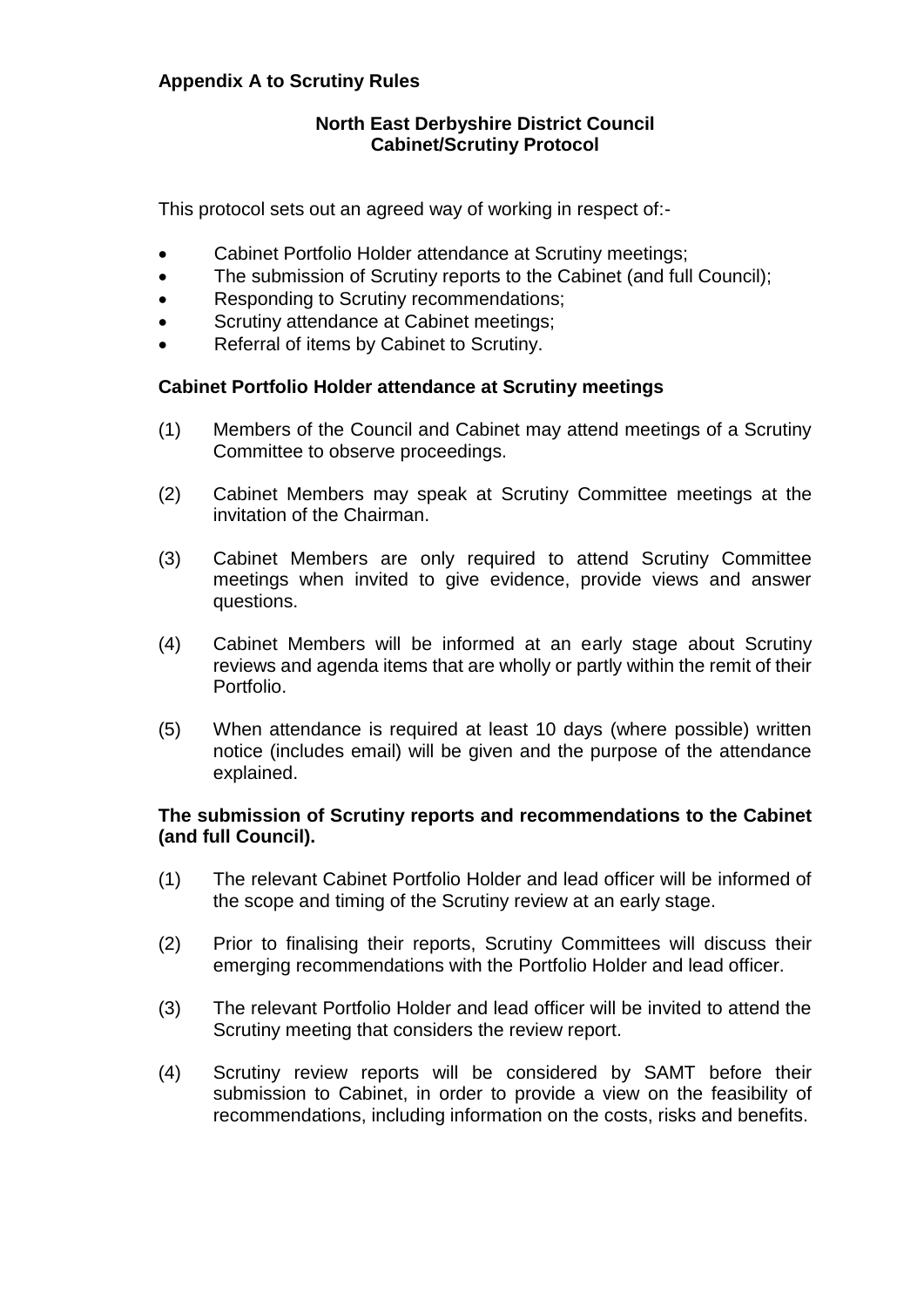- (5) The relevant Cabinet Portfolio Holder will be briefed by the lead officer and/or the Overview and Scrutiny Manager prior to the submission of the report to Cabinet.
- (6) The Chairman of the relevant Scrutiny Committee will be invited to the Cabinet (full Council) meeting to present Scrutiny review reports.

#### **Responding to Overview and Scrutiny recommendations**

- (1) Cabinet will respond to recommendations from Scrutiny as soon as possible and within a maximum of two months. Any extension to the timescales will be agreed with the Chairman of the relevant Scrutiny Committee.
- (2) If Cabinet fails to consider the recommendations or agree extensions to timescales, the report will be submitted to the next meeting of Council for consideration.
- (3) Cabinet's response will indicate whether each Scrutiny proposal/recommendation is accepted, rejected or deferred, giving reasons for that decision.
- (4) Cabinet's decision on the recommendations will be reported to the next scheduled meeting of the relevant Scrutiny Committee for consideration.
- (5) The lead officer will prepare an action plan for implementation of any agreed recommendations, for approval by Cabinet.
- (6) The Scrutiny Committee will consider Cabinet's response and action plan and agree a timetable for monitoring progress and impact in implementing agreed recommendations.
- (7) The relevant Portfolio Holder and lead officer will prepare a progress report in line with the agreed timescale and will attend the Scrutiny Committee meeting to present it.

#### **Overview and Scrutiny attendance at Cabinet meetings**

- (1) Members of a Scrutiny Committee may attend meetings of the Cabinet to observe proceedings.
- (2) Members of a Scrutiny Committee may speak at Cabinet meetings at the invitation of the Leader.
- (3) The Chairman or Vice Chairman of the relevant Scrutiny Committee will be invited to attend the Cabinet meeting to present scrutiny reports and recommendations.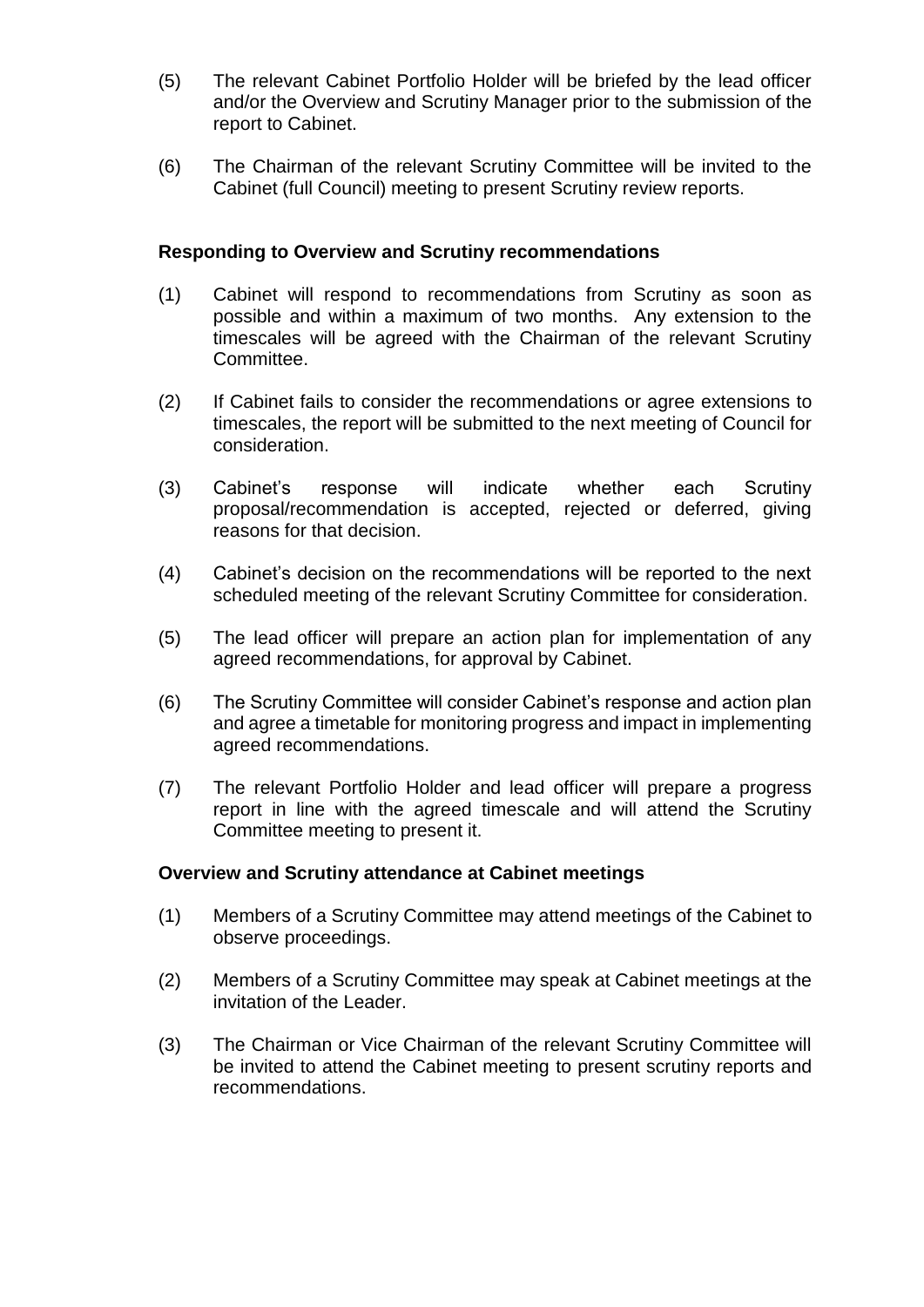# **Referral of items by Cabinet (or Council) to Scrutiny**

- (1) In making a referral to Scrutiny, the Portfolio Holders, Cabinet or Council should:-
	- Direct the referral to the Chairman of the relevant Scrutiny Committee;
	- Specify the reasons for the referral;
	- Indicate what type of response is being sought (e.g. spotlight review);
	- Provide information on any relevant timescales.
- (2) The relevant Scrutiny Committee Chairman will determine which meeting of the Committee will receive and consider the referral and report back its decision to the Portfolio Holder, Cabinet or Council within agreed timescales.
- (3) Extensions to timescales will be by mutual agreement with the Portfolio Holder.